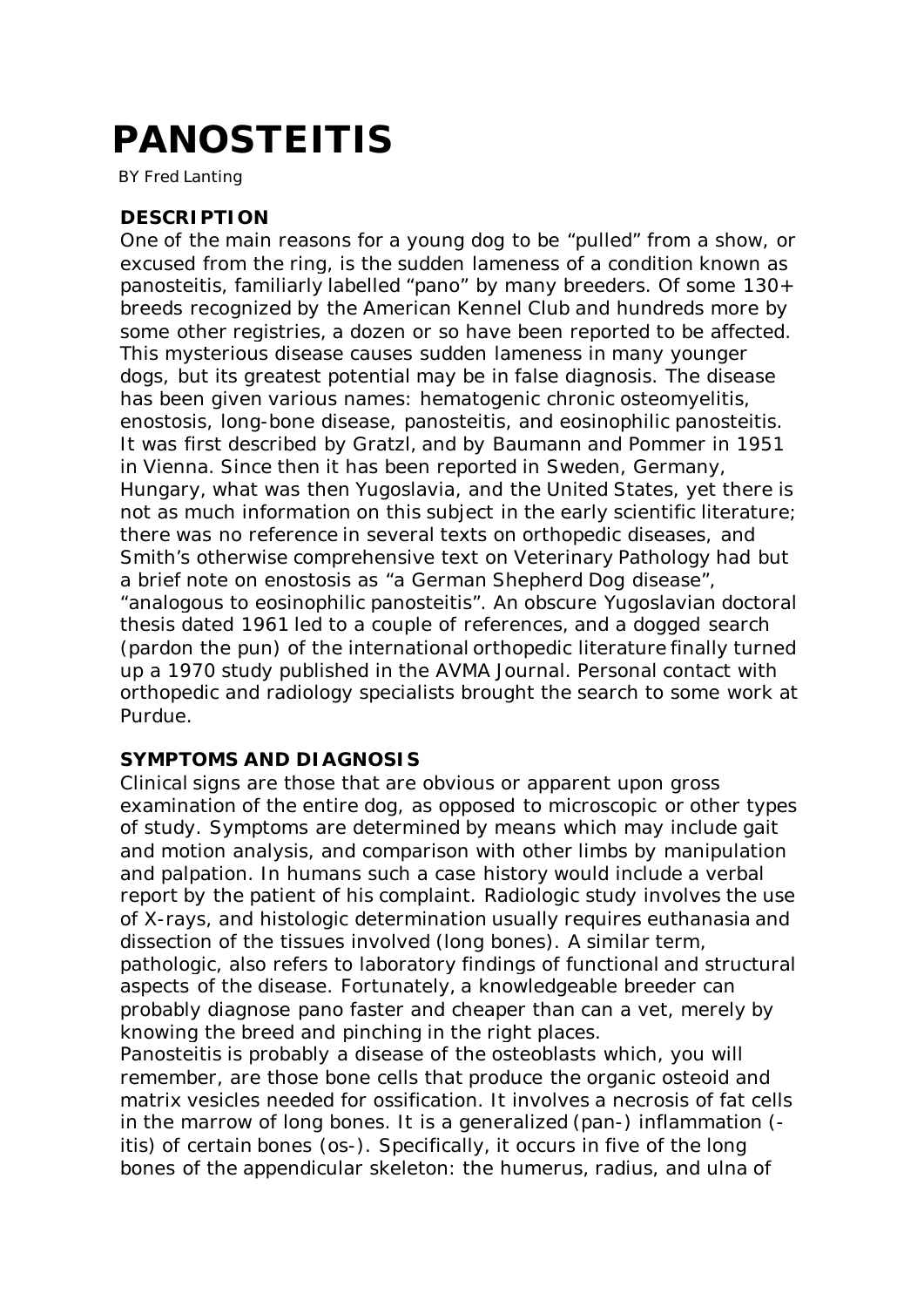the foreleg, and the femur and tibia of the hind limb. It has not been reported in the long but narrow fibula of the lower rear leg. More often than not, the first sign is a sudden lameness in one foreleg. Exhibitors have claimed it always occurs between the closing date for entries and the day of the show, after all arrangements and plans have been made, but this is something that has not been substantiated by unbiased scientific studies.

Intensity of discomfort varies not only with the progression of the lesion in the individual, but also with the difference in pain threshold between one dog and another. It may be so minor that one has to press and probe to elicit pain response, or it may be so bad that the dog will whimper and refuse to put any weight on the limb. The degree of pain is not closely correlated with the stage as seen on the radiographs. While lameness may sometimes be observed in only one limb, the disease has been radiographically discovered in at least two bones simultaneously in some 96% of affected dogs. Further, the typical lameness-recovery cycle of one or two weeks will shift from one leg to another, although there may actually be as many as seven bones involved at any one time. Usually, an upper arm will be affected first, followed by a femur or ulna, and often the problem will appear in another bone in the original limb or its partner. There may be a lapse of several weeks between episodes, and more than one phase may be present in the individual at any one time.

Partly because of the nature of the disease and the fact that the owner is not likely to do any damage to his dog by withholding treatment if it is indeed pano, this may be the easiest to diagnose at home with fair reliability. If the dog is of the typical age, and if you can elicit a definite pain response by pinching the suspected affected bone in the middle of the shaft, it is most likely panosteitis. If the pain is at the distal end of the long bone, it could instead be HOD, in which case a trip to the vet is certainly in order. Computing this simple test with the breed predilection and perhaps previous experience, the owner may save himself some expense. If you have any doubt, though, be sure to ask the doctor for a series of radiographs.

Whether it is very common for the same bone to be the site of recurrence is not a matter of total agreement, although too many owners report it to be so, to ignore that strong anecdotal evidence. One study of 100 consecutive cases at New York's Animal Medical Center concluded that "after a bone has passed through all phases of the disease, it is unlikely that it will be affected again", and reported only one incidence of return to a previously affected bone. Another study released 5 years later held that "recurrence in the same bone was most frequently found in the radius, followed by the ulna...", but mentioned a 6-month or more interval between episodes in individual long bones. Symptoms of panosteitis may be confused, by the novice or the vet with limited experience, with OCD of the shoulder or one of the elbow dysplasias; if in the rear limb, it could make someone think the dog has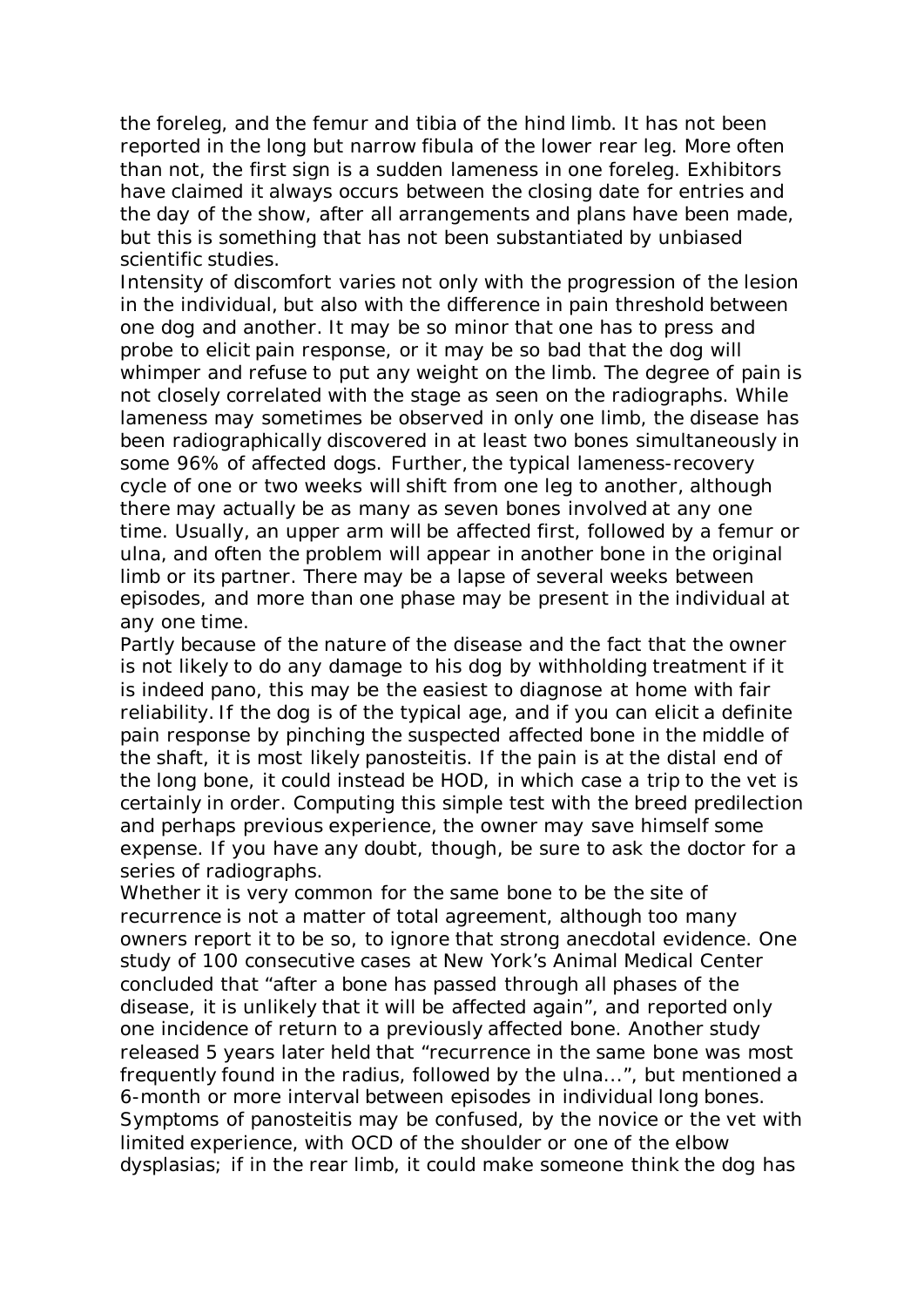HD or cruciate ligament injury. A case history plus information on the breed, family, and diet can give some diagnostic clues. UAP, for example, if not already diagnosed on radiography, is often brought to light via trauma such as jumping off a ledge, but pano shows up regardless of traumatic occurrences. The most reliable and definitive diagnosis might possibly be by a series of radiographs which can show the early, middle, and late phases of the disease, but even then radiographic signs can be so minimal that they can be missed, even if the animal exhibits clinical signs and a number of films are correctly exposed. Radiographs in both major studies were taken every month from 5 to 30 months of age. This type of approach is not feasible for the typical dog owner, nor is it necessary or best in most cases, if experience is sufficient.

I find my own diagnostic method to be at least as reliable as a series of radiographs: first, I take into account the breed, and the second thing is to watch the dog walk, as other problems can give subtle differences in gait. Since I have long bred GSDs, and the disorder was once known as "that German Shepherd Dog disease", I have had much opportunity to witness its appearance in dogs of my colleagues. As soon as my first article on pano and my 1981 HD book were printed, in which I had said that I had never had a dog with pano, I found the worst case I had ever encountered, in one of my own dogs! By then, I had already plenty of practice in palpation (feeling) diagnosis as a part-time professional handler and consultant to other breeders. The third and most reliable physical test is to pinch the dog in the middle of the shaft of each of those ten bones (all the long leg bones except the fibula) and compare its reaction, bone to bone. Almost always, the dog will yelp with pain if you pinch the affected bone in the limb it has been favoring. Try to squeeze where there is very little muscle covering the bone, but only in the middle, not at the ends. Pain upon pinching near the joints can possibly lead you to suspect HOD or joint disorders, but possibly other than bone cancer, there is nothing that gives the same response to pinching the middle of the diaphysis (shaft) as pano does.

#### **Three Phases**

The first stage, the one most associated with acute pain, exhibits the least evidence of the lesion's presence in radiographs. There is some blurring, and an accentuation of the pattern of fibrous bands extending from the cortex (the hard, denser portion of the bone) inward toward the center of the medullary canal, where the marrow is located. Film contrast between the canal and cortex is diminished, and the radiodensities of the medulla and its lining are slightly greater. The fatty connective tissue takes on an appearance similar to eosinophilic granulomas (hence one of the early names for the disease) and bone is added to those fibrous bands, called trabeculae. The great deal of congestion in the medullary canal is almost undoubtedly the main reason for so much pain; if the poor dog could reason, he might imagine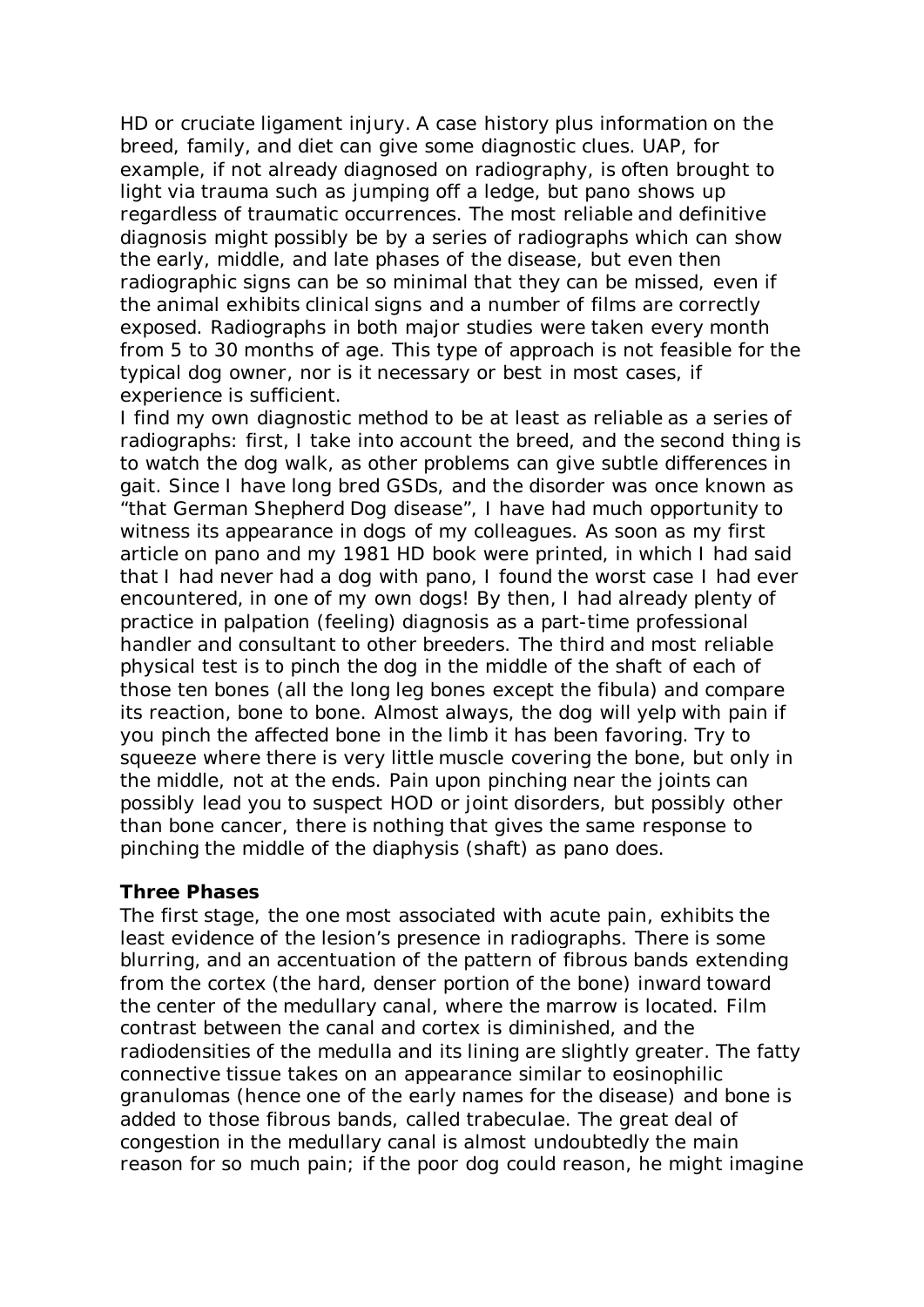his bones were about to burst from the increased pressure! If a hole is drilled (a punch biopsy) for the purpose of testing some of the marrow, pain is abruptly diminished.

The second phase is easily diagnosed in the clinic by the appearance of radiodense, mottled medullary tissue, beginning in the vicinity of the nutrient foramen, that hole in the side of the bone where blood vessels enter and leave. In pano's second phase, the borders of this hole are characteristically accentuated, the cortex appears less dense, and its inner lining becomes less roughened. In cases where the medullae are greatly affected, a remodeling (new bone cell formation) takes place as a secondary response on the cortex's outer layer, the periosteum, and it grows to several millimeters thick. This is the swelling or inflammation of bone that gives panosteitis its name. In 6 to 8 weeks these characteristics gradually merge into the third phase.

During the approach of the third phase, the fibrous bone that formed in the medulla is resorbed, giving the radiologist a more normal picture again, and production of blood by the marrow resumes a more normal procedure. It may take several months for the bone to regain normal shape and appearance, especially if pano had struck in the more mature youngster, but it generally does heal satisfactorily. Only a radiology specialist or a general practitioner especially well trained in this field will be able to tell later on if a particular patient had had pano.

Interestingly, no fractures accompanying or following panosteitis that could be considered related have been reported, despite temporary changes in the porosity and density of these organs as found in histopathologic examinations of euthanized dogs. Perhaps this is due to the dog's extreme reluctance to put weight on the afflicted limb during the first two phases. Nor was there any evidence of acute infection or chronic (lasting) inflammation. The disease and recovery reach a point of cessation, with some evidence of its having been there observable upon dissection and microscopic examination of the tissues. A little of the marrow typically seems to be permanently replaced by fibrous connective

tissue rather than bone, and the thickening of the outer surface gradually returns to normal.

# **SIMILAR DISORDERS AND SYMPTOMS**

You have seen that the differential diagnosis which the owner can make with fairly good accuracy (pinching the bone) will distinguish panosteitis from HOD and other disorders; the vet can confirm it with radiographs and examination. Another disorder which can give x-ray pictures very similar to the "milky" or "cloudy" appearance of panosteitis is erythrocyte pyruvate kinase (PK) deficiency. Some years ago, a screening program to eliminate this hereditary enzyme metabolism disorder in Basenjis was thought to have been successful, but around 1990, a few more were diagnosed. The osteosclerosis, an abnormal increased density of bone, is apparently a pleiotropic effect of the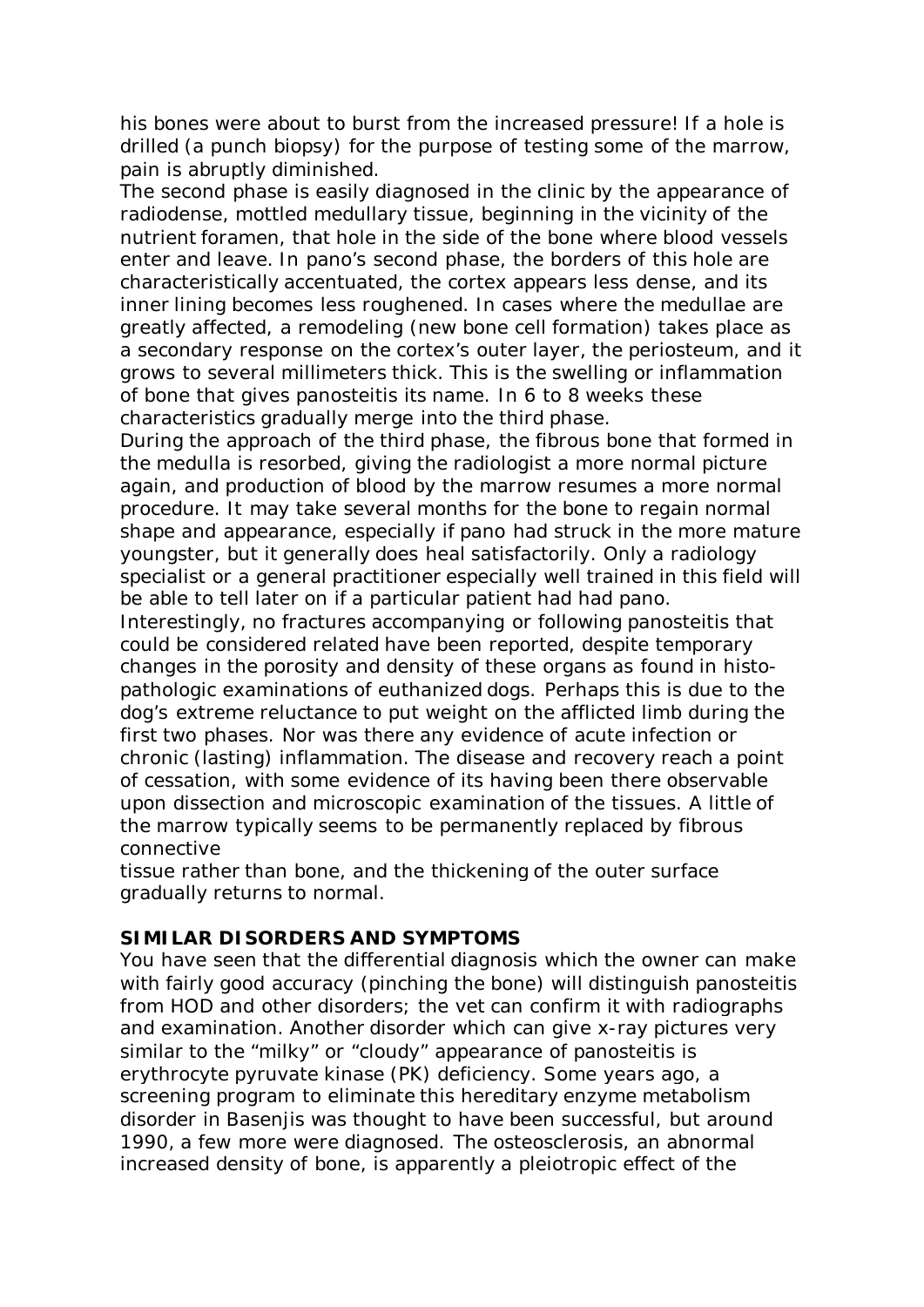homozygous presence of the deficiency gene. Pleiotropy means one gene (or identical gene pair, if recessive) gives rise to more than one disease or characteristic; Alaskan Malamute dwarfism/anemic blood disorder is another example. In the Basenji disorder, the bone density that could take as much as two years to develop might be one of the evidences of the genetic problem, but only if accompanied by other tests. Even then, it might be missed, as some affected dogs will show normally high erythrocyte PK activity at the time of the tests. But if some of the other symptoms are looked for, the diagnosis is easier. Affected dogs often have heart murmurs, atrophied muscles, progressive anemia, stunted growth, rapid heartbeats, and swollen livers, hearts, and spleens.

## **HEMOPHILIA WITH SIGNS OF PANOSTEITIS**

Some dogs have shown such frank signs of panosteitis that a tentative but fairly strong diagnosis of pano has been made, and then upon further tests run because of additional symptoms, they were found to have Hemophilia A. Of course, it is possible that some dogs can have both disorders at once, but based on the incidences of the two, the coincidental appearance might be hard to imagine except in certain isolated GSD families. Dr. Jean Dodd, a noted blood specialist, has seen some notable connection between pano and von Willebrand's Disease (vWD), a different type of hemophilia. I think that probably the signs of pano or the actual development of enostosis, as some prefer to call it, in the hemophiliac dog, come about via bleeding in the marrow with osteoblast (bone depositing cells) activity.

#### CAUSE OF PANOSTEITIS

The cause or etiology is unknown, but fortunately the disease is selflimiting: it follows a progressive pattern and generally the animal recovers with or without treatment to a normal state or one so close that you might not be able to tell it had occurred without cutting the bones for microscopic examination. In worse cases, some permanent scarring can be identified by those especially adept at reading the radiographs for this lesion. Since panosteitis is a disease of the fatty bone marrow in the long leg bones of the adolescent or young adult dog, it may be that research on bone marrow will lead to an understanding of the etiology and hence the best treatments, cure, and prevention of the disease.

Panosteitis was originally designated as hematogenic chronic osteomyelitis associated with fever and infection. Later work indicated these conditions, when present, were coincidental rather than causative. As mentioned earlier, infection is generally not associated, and malignancy is likewise absent. Only one of the 100 dogs in the Animal Medical Center study had tonsillitis (the tonsils are "traps" for infectious agents circulating throughout the body). Whenever vaccines, flea powders, worm medicine, diet, and other environmental factors have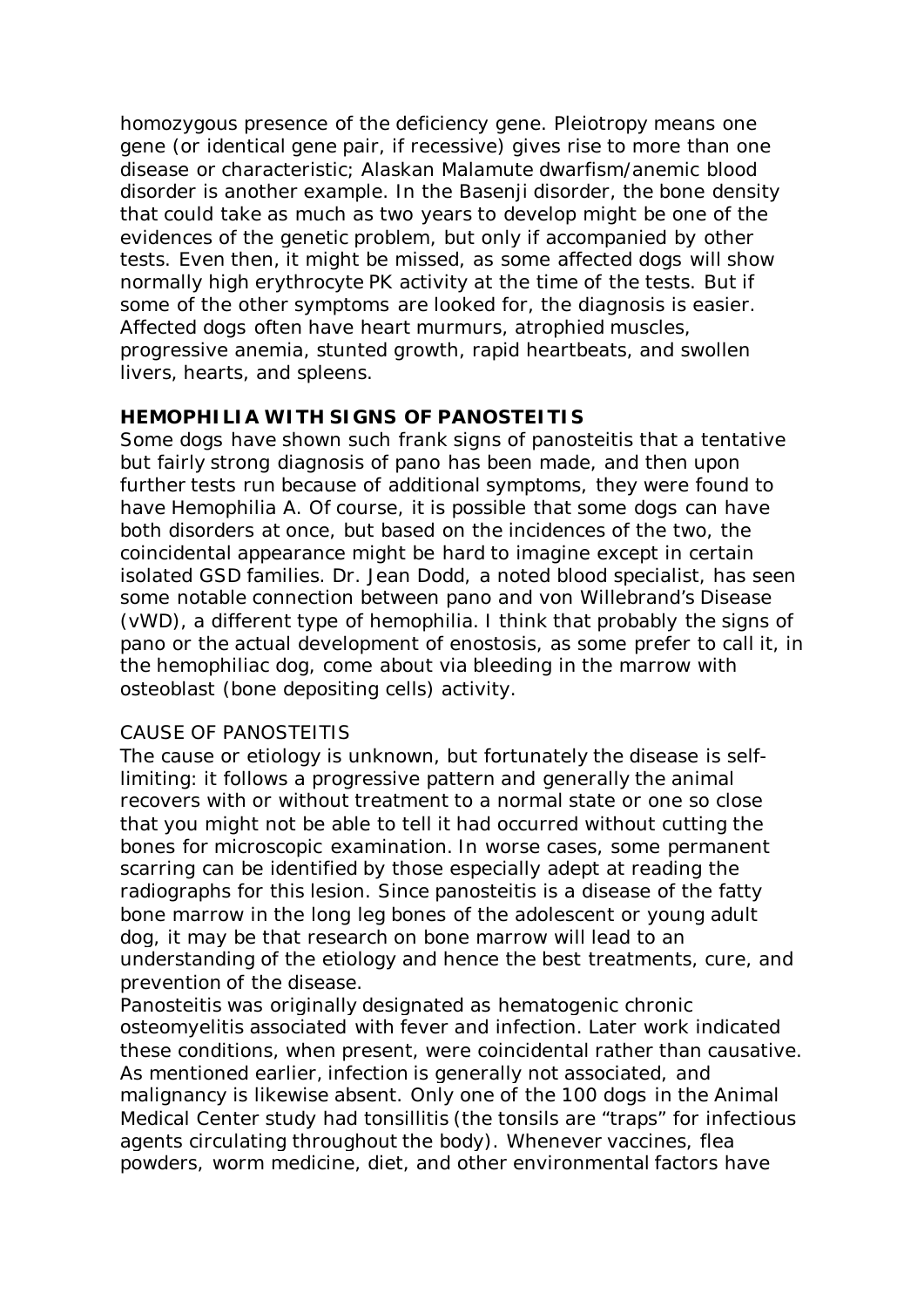been implicated, rechecking has found that the only common denominator was physiological stress. Bacteriologic cultures of marrow, and the histologic examinations, rule out bacterial agents. White blood cell and eosinophil counts were within normal in nearly all cases, the rare exceptions being no doubt a result of some co-existing but unrelated problem. An eosinophil, by the way, is a type of cell of the peripheral blood or bone marrow, and a high level is an indication of some sort of infection or attack by parasites.

### **Transmission**

In an experiment to discover possible genetic, infectious, or contagious modes of transmittal, German Shepherd Dogs with a history of panosteitis were crossed with Pointers from a family in which it had not been observed. Also, purebred Pointers and German Shepherd Dogs were kennelled side-by-side separated only by a wire fence, and pups of both breeds were raised together in the same pen. Regardless of contact, the Pointers remained free of the disease while the Shepherds routinely developed it. The crossbreeding results were inconclusive, even though only one incident of panosteitis showed up as late as the fourth generation of back-crossing the female crossbreds to male German Shepherd Dogs.

Panosteitis does not appear to be related in any way to other radiographically similar diseases. It has no bearing on, nor is it affected by, other bone or joint diseases such as hip dysplasia or the various manifestations of osteochondrosis. Although radiographically panosteitis resembles some human bone conditions, there is no real counterpart in man.

It has previously been thought that nutrition might not have anything to do with the lesion, despite it occurring mostly in large, fast-growing breeds. Calcium intake did not seem to have any bearing on it, as evidenced in bone healing studies. However, more testimonial evidence has since been mounting among "breeders and feeders" that diet can indeed make it much worse or more likely to appear in families predisposed to it. When I was preparing the older article on panosteitis for the AKC Gazette, I undertook a review of my first 140 German Shepherd Dogs, and until my 1981 book was in publication, I had encountered only one case of panosteitis in the bloodlines I was using and developing. It happened seven months after the dog was sold to a home where his diet was considerably "richer" than the balanced commercial dry dog food he was used to. Clinical symptoms ended about ten days after onset, and we really don't know if the administration of prednisone had anything to do with alleviating it (cause and effect relationship with this corticosteroid on pano not established), but no further episodes occurred. It was some time later that one of my pups at home developed the worst case I have personally encountered, and I did not record what diet we had been using about that time, but he was produced by a different sire than any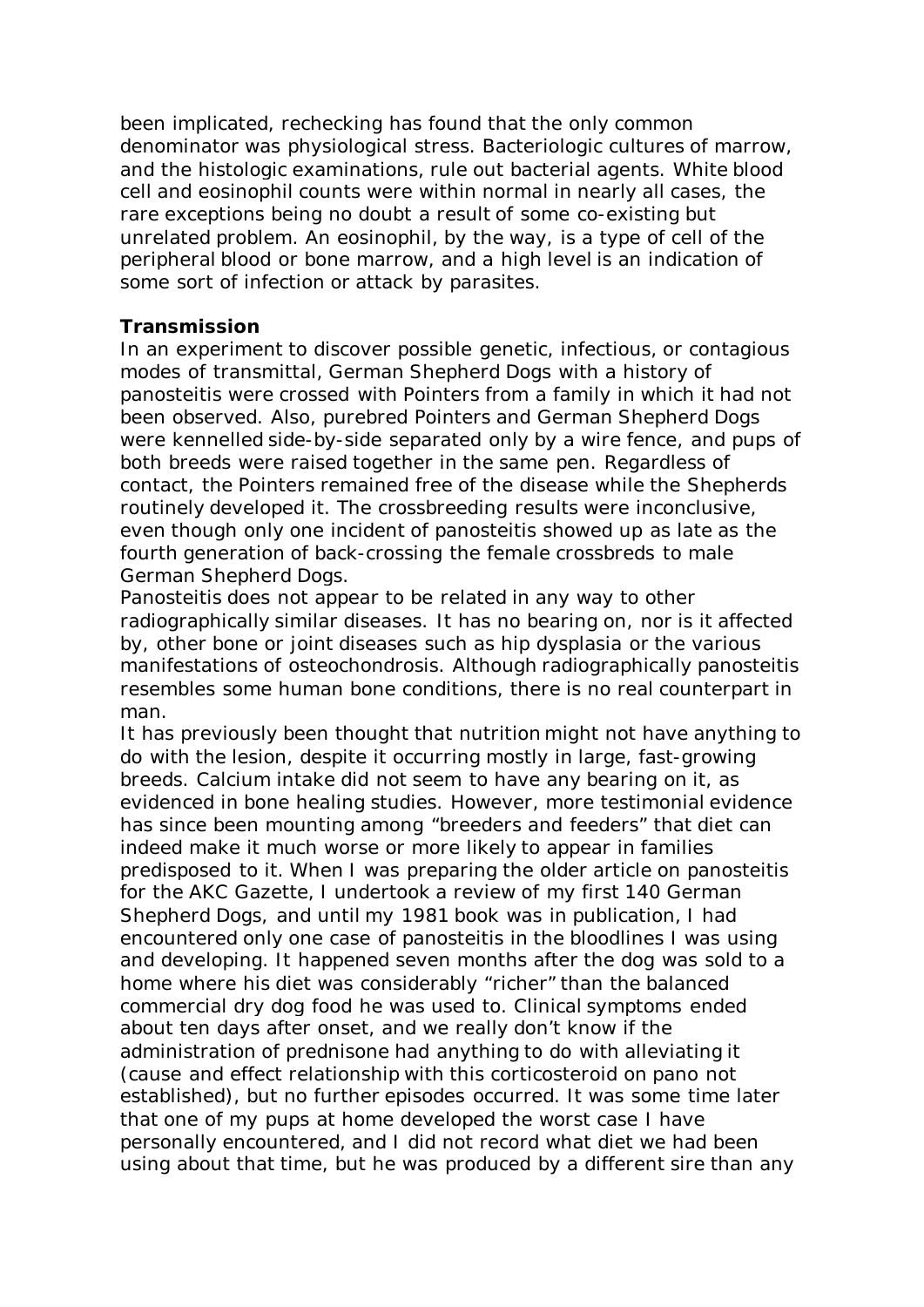of my other dogs.

A question of nutritional impact on the disease can be raised when comparing the dog's change in diet with the predominant diet of those in the 100-dog study: raw or cooked beef, eggs, cereal, and milk. Perhaps most of those 100 patients were from "pet homes" where a dog is more likely to have been "overnourished". There are other question which can only be answered through research, but there is no current active project regarding the cause and environmental control of panosteitis. From personal experience as well as speaking with scores of breeders, I am almost totally convinced that those dogs with breed and/or family susceptibility for pano, who are fed very "rich" diets (high protein, especially) are the ones most likely to come up limping with the disorder. One after another, people have told me that by going to a lower-protein but still highly digestible food, and not feeding very liberally, they have stopped the course of pano in their kennels. An informal survey by the GSD Club of America later apparently confirmed this connection between pano and high-protein rations.

# **BREED, AGE, AND SEX CORRELATION**

When first described, one of the names given the disease was "chronic osteomyelitis of young German Shepherd Dogs", but as it was studied in subsequent years, other breeds were found to be affected, including the Rottweiler, Airedale, Irish Setter, German Shorthaired Pointer, Doberman Pinscher, Great Dane, Basset Hound, and Saint Bernard. One observer has seen panosteitis in all of the better-known large and giant breeds, but it has also been found in the Miniature Schnauzer, the Scottish Terrier, and the Beagle.

The apparent prevalence in the German Shepherd Dog may partly be due to the large population of this breed (worldwide, it is number one), though we cannot overlook the very strong genetic aspect. Clinics such as the one in which the data on 100 consecutive cases were collected have a preponderance of GSDs as patients. Body size is correlated with the number of cases seen in a veterinary hospital or educational institution. Growth rate is a possible factor, as it seems to be with HD. Most of the large and giant breeds have a rapid early growth pattern, though the commonalities of growth rate and large size with panosteitis may not be as closely related as they are with HD. If breeds such as the Dobe and Collie, with their relatively flatter growth rate curve continue to have low incidence of pano in relation to their populations, it still might not be conclusive evidence of cause-and-effect, but may point to a connection. Some believe that pano may be an indication of an immune system insufficiency, as are such disorders as DM, pannus, susceptibility to Demodex, and many other disorders; interestingly, the GSD leads the parade in incidence in many of these disorders. If one subtracts the extremes of a very few diagnosed after full maturity, the curve of ages at time of episodes rises from about 5 months to a peak around 10 months, and rapidly diminishes, with very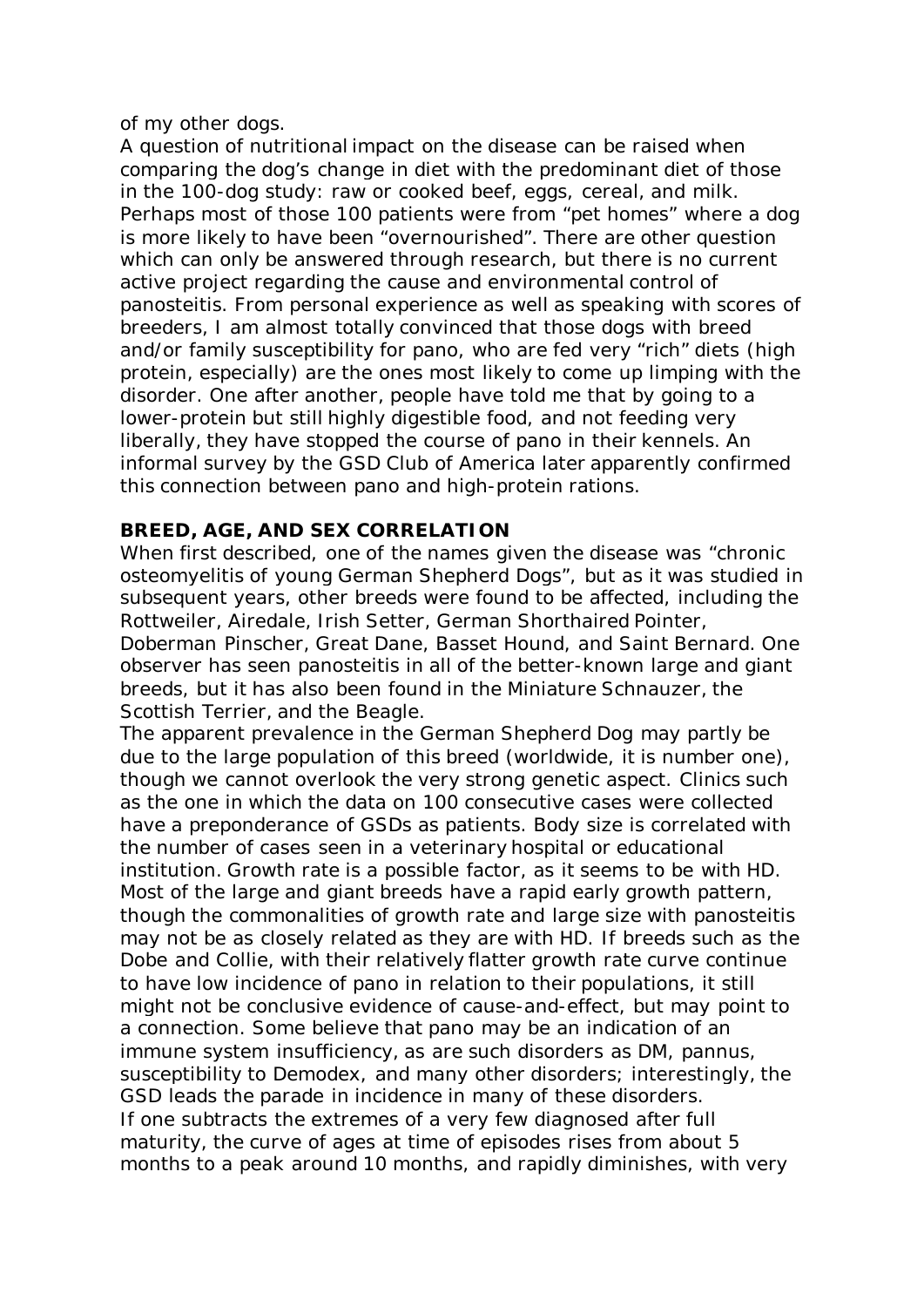few cases after 18 months of age. In the one study mentioned earlier the extraordinary number (10) found at age 24 months may not be representative. The first German Shepherd Dog to win Best In Show at Westminster, Covy-Tucker Hill's Manhattan, reportedly had at least one episode of pano at 4 years of age, but this was not documented, at least not with any vet's findings given to me.

There is a nearly 4:1 ratio of males to females affected by panosteitis; the clinical signs are more severe and the disease more nearly chronic in males. This echoes a pattern seen elsewhere. Early in the U.S. space program it was discovered that women could withstand the stress of Gforces (acceleration) better than men. The U.S. Army determined that female dogs can run 26% longer and swim 46% longer than males. Bitches lead many racing teams of sled dogs because they can run smoother and calmer, some racing enthusiasts claim. And females are much less prone to non-specific lameness (presumably this included pano) according to the records of Zero Kennel (racing specialists). It appears the stress of estrus (bitch's season is her highest stress period) or pregnancy contributes somewhat to susceptibility.

#### **TREATMENT**

A great number of treatments have been proposed and tried, but all have had very limited or extremely questionable success, and then only as partial palliatives; nothing has been conclusively shown to have a cause-and-effect relationship. Since the cause is unknown, treatment is indicated and routinely prescribed only for the symptoms. Aspirin, sulfa compounds, other antibiotics, vitamin C, Prednisolone or similar steroids, and calcium supplements have been most commonly attempted. Of the analgesics and other medications tried, buffered aspirin (less irritating to the canine digestive tract) probably has the greatest effect and widest application in relieving some pain in some dogs. It and the corticosteroids have the largest number of proponents, but it has been my observation that most dogs with panosteitis do not respond to these anymore than they do to anything else. Corticosteroids do have an anti-inflammatory action and can give remarkable relief in many ailments (and by some reports do a little good in alleviating some pain in pano), but as in the case of all drugs and foreign substances, there are cautions. Prolonged or excessive use of aspirin can cause stomach bleeding in dogs; steroids can bring on cardiovascular problems including ruptured capillaries, and can damage the immune system at least temporarily. If you decide to try a pain reliever in spite of my advice, if there is overwhelming compunction to do something, make sure you discuss with your veterinarian the possible side effects and contraindications. For every "cure" or "successful" treatment, you can find a score or more cases in which it did not work at all. One orthopedist said to me, "It's sort of like treating a cold in a human patient where, if you give medicine it takes about seven days to get over it, and if you do nothing it takes about a week." In the case of this